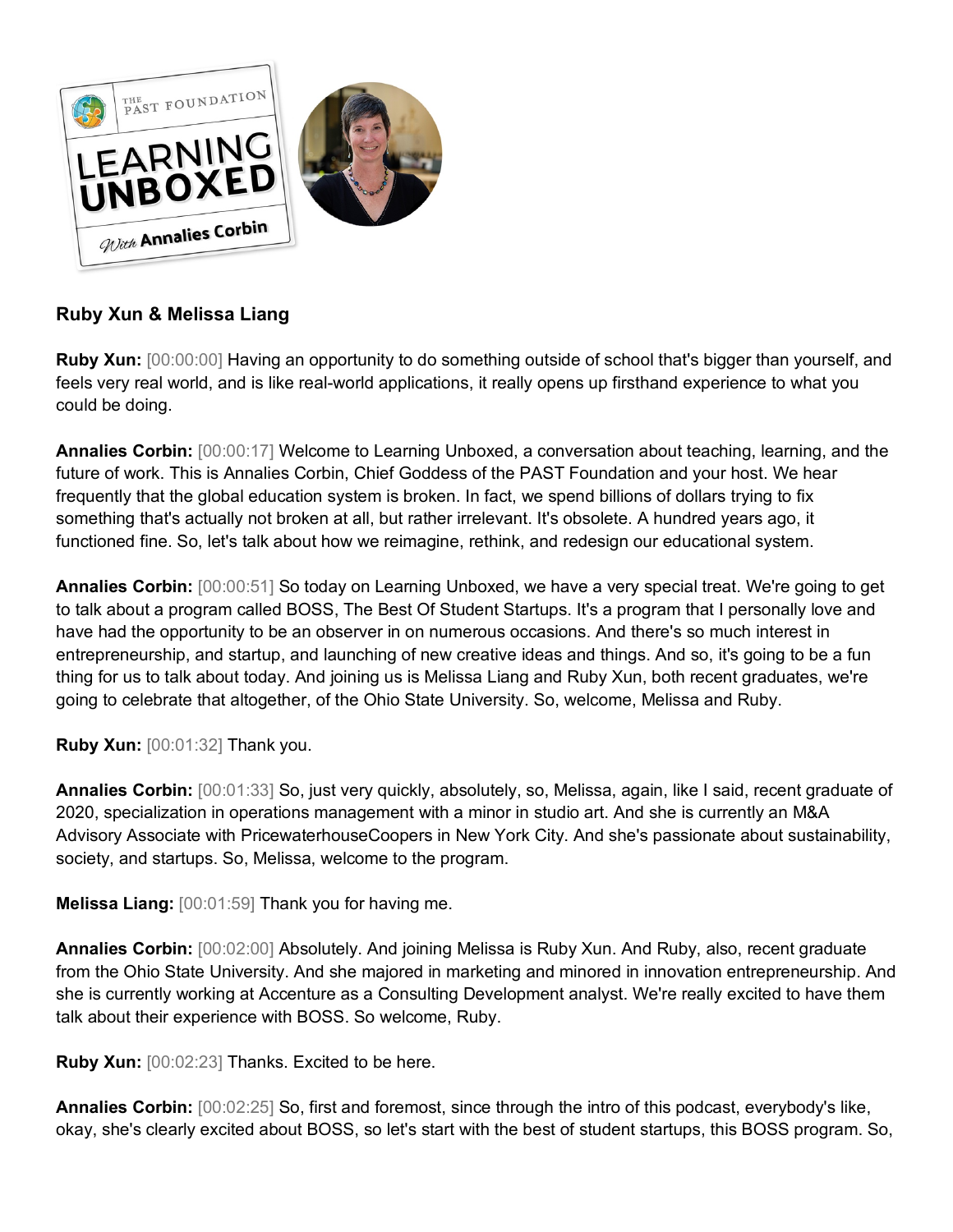Ruby, give us just sort of a quick overview of the program and sort of where it's tied to within the university system. How is it that you got involved in this?

**Ruby Xun:** [00:02:54] Yeah. So, I actually think it was Melissa who pitched the idea to pitch at this competition with me. She had the idea of sustainability and kind of integrating that into the way that women on campus shop for their clothes, or in particular, shop for their dresses. And this all stemmed from her constantly borrowing my dresses for college parties and is formal date parties that we have sometimes for different student organizations.

**Ruby Xun:** [00:03:22] And BOSS, I believe, is through the Kenan Center of Entrepreneurship at OSU, the best of student startups. And Melissa was the one who brought the idea. And they have like a series of workshops that you attend beforehand before they tee you up to do the first round of pitching. So, this is really interesting. I got to attend one of the workshops with Melissa. They discussed like what a pitch was, why most startups fail, and they just go over a lot of helpful tips for you.

**Ruby Xun:** [00:03:47] And then, you have the first round of pitching, which me and Melissa did. And that feels so long ago. And I remember our first pitch, we had both come from like a consulting background, so we had both done a lot of case competitions, which I personally think that really helped us with pitching for the first time at BOSS. So, the first round. But honestly, it was very different then in a case competition like a pitch competition. So, our deck, I remember, was kind of a mess. I don't know if it was like what a pitch deck is supposed to look like. So, yeah.

**Ruby Xun:** [00:04:21] We got a bunch of awesome feedback from the judges, and with that, we were able to kind of revise things. And that's kind of when we met Paul Reitter, who became a mentor later down the line for us as well for the real deal at BOSS. So, the actual main event of BOSS was at the PAST Innovation Labs, and it was really awesome. They had us all mic'd up and emceed with a live audience, which was really exciting, a little nerve-racking, but it was really fun. We got to pitch, speak to an awesome panel of judges, and that's basically it. We placed second, which was like a surprise, but like so honored and really grateful to have gone through that experience.

**Annalies Corbin:** [00:05:02] Well, I was there the night you guys pitched and it was awesome. And what I can tell you, one of the reasons I wanted to be able to have this conversation with the two of you is that what I love about BOSS is once you get to the point that you're one of the finalists and you actually get to pitch at the event, it is really, really clear from folks in the audience that not just the ideas.

**Annalies Corbin:** [00:05:28] I mean, the ideas had to be really robust, and creative, and innovative, and all of those sorts of components to have made it that far, but most important, I guess from my perspective, it is really, really clear when you're sitting in the audience, the pitches that we're hearing that the students went through a pretty rigorous process to get themselves to the point that they were ready to actually stand, if you will, on main stage and make that pitch.

**Annalies Corbin:** [00:06:01] So, Melissa, we're going to get into the nuts and bolts of Twirl, the idea in a minute, but I really, really want to dig into some of the process pieces, the series of steps that you went through that Ruby was alluding to, to get ready for this because there's a real push to take entrepreneurship and the concepts tied to startup and the concepts tied to pitch as a student learning experience. I mean, the amount that you must have learned from the minute you went to that first workshop until the day I saw you guys so polished standing on that stage is pretty phenomenal.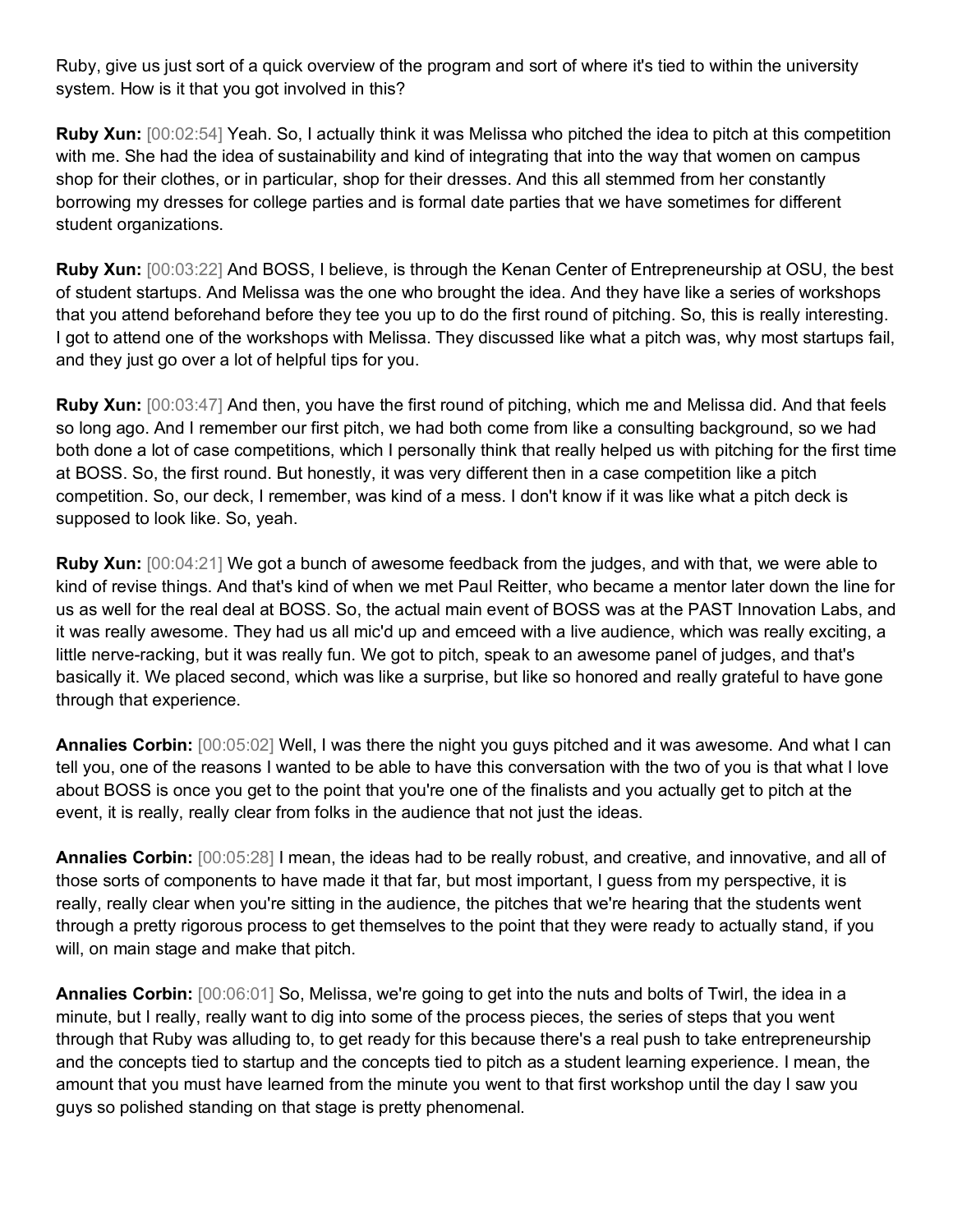**Annalies Corbin:** [00:06:42] And I would argue, and feel free to disagree, Melissa, I would argue that you may have learned more in that series of workshops than in many semesters of traditional learning that you had within your college training. And not to take anything away from the courses you took, that's not what I meant, but it's the rapid pace and the stakes, I think, that made this experience so meaningful. So, Melissa, talk to us a little bit about some of the steps along the way that you think made the most difference.

**Melissa Liang:** [00:07:19] Yeah, definitely. I probably am only going to understate the amount that Ruby and I were able to learn because we went through this process as seniors and I can only imagine what people who had more time in this kind of environment would be able to kind of extract, because I think we got the most that we could during our limited time there. And even from the first day, so when you have like the kickoff, it's just like explaining what your idea might be, and it's just like kind of the initial onboarding that they had. You don't really cover anything.

**Melissa Liang:** [00:07:58] Even that very first day, I mentioned the idea for twirl, and someone else was like, oh, my professor, Paul Reitter, was talking about something, you should talk with him. And just the collaboration in this environment as well, just lent itself to not just what we obtain from workshops, but even from the people around us. There was just so much information, and ideas, and inspiration, and passion from so many different people that we were surrounded by. So, from day one, it was like, wow, this is really cool. And as we started going through workshops, there was just a lot of information that Jake was able to—I believe that he doesn't run BOSS anymore. I think he just moved on. But he ran BOSS when we-

**Annalies Corbin:** [00:08:54] For many years, yeah.

**Melissa Liang:** [00:08:56] Yeah.

**Annalies Corbin:** [00:08:56] Jake did for many years. He's great, yeah.

**Melissa Liang:** [00:08:58] No, definitely. And so, he was able to coordinate some really fantastic information and even give us opportunities to look at like venture for America, things beyond what just BOSS has entailed. And so, that in itself got a lot of great information from that, but in order to do really well, I think we both invested a lot of time on our own just doing our own research because we're both so excited about what entrepreneurship could be since Ruby was an entrepreneurship minor and I was just getting into it. We talked about Twirl nonstop, a really long time. I think on Halloween, we were really in her apartment, we could hear music from bars, and we were like finishing up our pitch.

**Melissa Liang:** [00:09:53] And so, through the connections that we made from other people in the entrepreneurship kind of environment, we were able to learn significantly more about what makes a good pitch, and what are the key pieces of data that you need to include? Have you thought about this? Like what does the growth of your market look like? And just so many different things that when you hear about a good idea, it's like, oh, yeah, I guess you've thought about these, maybe some pros and cons, but you really don't see the depth that lies beneath all of that until you really start diving deep. And that's facilitated by such a welcoming and inspiring community. So, I would say, yeah, I've learned so much.

**Annalies Corbin:** [00:10:46] Yeah. And that's what all the students that I've talked to over the years, and it's been a fair number of them now from BOSS, you hear the same thing, oh, my gosh, I learned so much. And it's fast-paced, and high stakes, and it's all these things, but the learning is really epic. And so, before we actually get into the concept of Twirl, Ruby, since part of your background and education was around thinking about entrepreneurship, let's dig in a little bit about why entrepreneurship as a field of study, whether you ultimately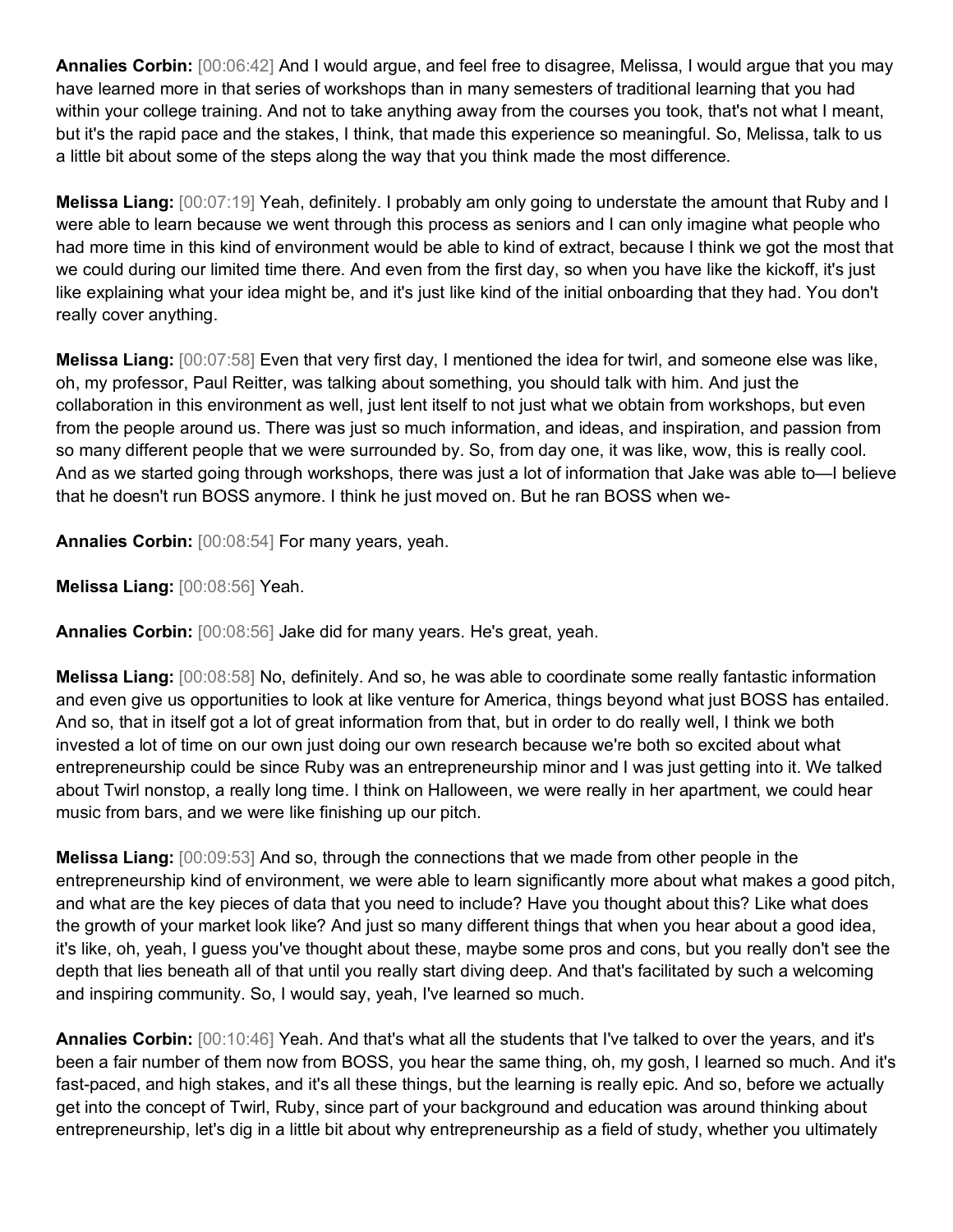become an entrepreneur, and that's what somebody might go into, talk to us a little bit about what you think you gained from the study of entrepreneurship as a core component of your sort of educational experience.

**Annalies Corbin:** [00:11:37] Because from our perspective at PAST, we would argue that if you want to be a medical doctor, if you want to be an inventor, if you want to be a teacher, does not make any difference. We would argue that the experience that you had through BOSS, and taking on entrepreneurship, and taking a concept, and going all the way to pitch, that that becomes foundational for the way folks are able to think about problems and come up with viable solutions. So, no matter what industry you're in, I would argue, we should all have some entrepreneurial training. So, I'm curious, Ruby, do you agree with that? And if so, why? And if not, why?

**Ruby Xun:** [00:12:17] No, I definitely agree with that. I've been a huge, the number one fan of the entrepreneurship and innovation minor at OSU. I think I learned about the minor when I first transferred to Ohio State. And honestly, I can say now that I've graduated, my favorite courses have been not through my major, but it's been through my minor. Sorry, Fisher. Like I think my favorite course I've ever taken was, and I believe the name of this course has changed because when I signed up for the minor, it was still in its infancy, product engineering design for non-engineers.

**Ruby Xun:** [00:12:53] There was like an engineering version as well, but I wasn't an engineering major and I probably would have done poorly. But I was reading books by IDEO. I was being introduced to the innovation process and the design process, like testing how to be lean, how to work with engineers, how to collaborate with the cross-functional teams that you're not familiar with and you're not exposed to as a traditional business major. And that was, by far, one of my favorite classes.

**Ruby Xun:** [00:13:20] I also took like an interior design course, which was awesome. And a lot of this funneled into my now passion of user experience design, which is something I definitely want to take with me into my career as I develop a bit further. But a funny story about that, tracing it back to BOSS, and these pitches, and the learning ops there, Melissa actually came to me with this idea, because she was like, I know you want to do you a UX design. So, if you want to practice mocking stuff up for this pitch, like let's do it.

**Ruby Xun:** [00:13:50] And that's kind of where the collaboration happened. But not only that, just also to add on a little bit to your last question, and I think it bleeds over into this question as well, so it applies, but instead of having one niche area of study that you do when you major in something, entrepreneurship and pitch competitions like this allow you to learn every step of what it takes to run a business. So, this goes a little bit into post-BOSS.

**Ruby Xun:** [00:14:18] But when you are awarded that seed money to your stuff and fund your business with the launch, we actually had to file for an LLC, and that really pushed us to actually go through. Like it gave us a lot of accountability to actually go through with launching this business and really seeing this through to the end. So, I would say that we learned even more after BOSS because of what BOSS was able to provide us with in terms of resources and support. And like we studied business, right?

**Ruby Xun:** [00:14:47] I was taking marketing classes. Melissa has had previous internship experience doing like financial modeling and stuff. But like this challenged us in a totally different way because instead of focusing on like niche fields of study or been working for like a department doing one task, we were tasked with analyzing the entire business and calculating our own labor hours. And so, like our models, and trying to decide pricing, and running focus groups.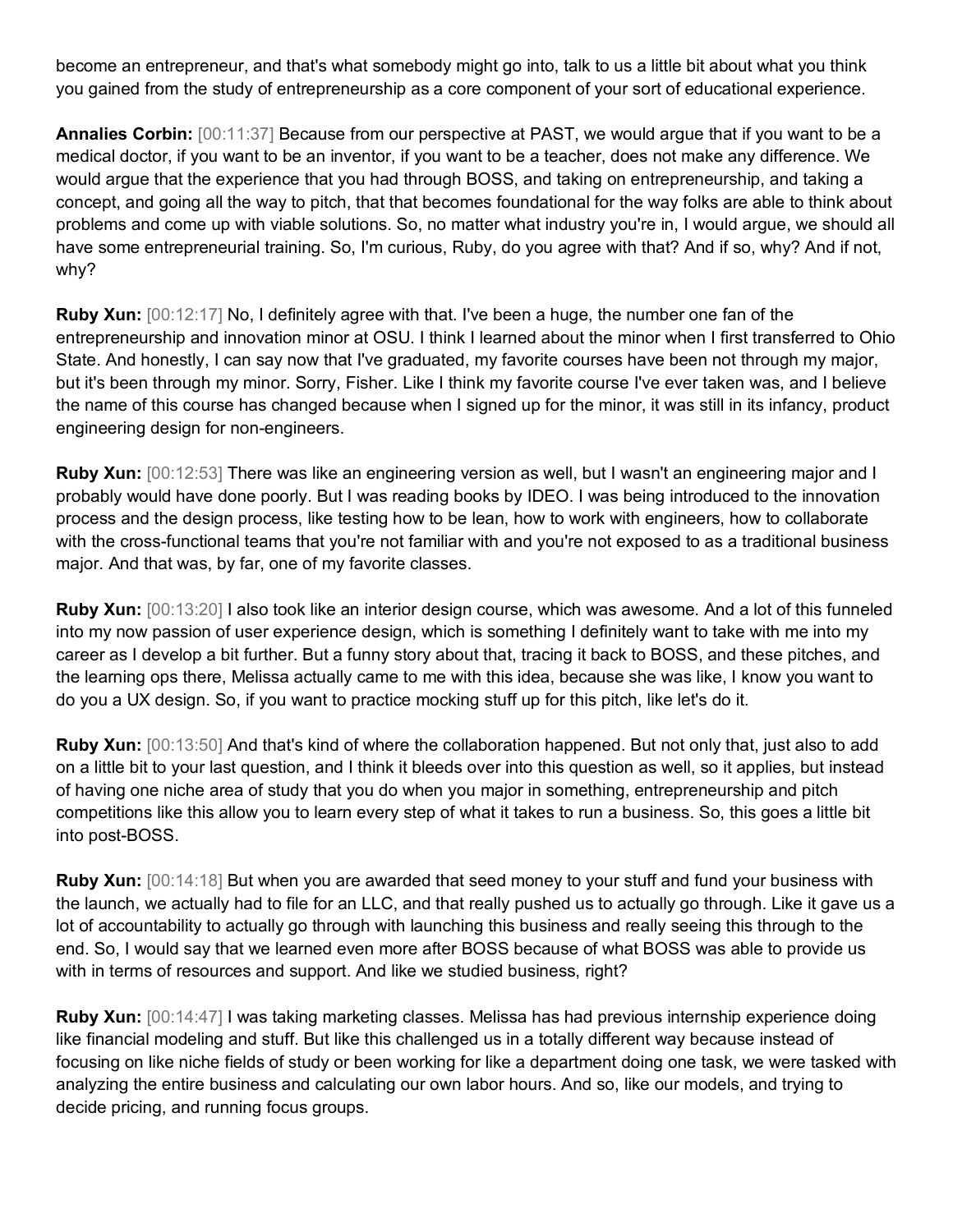**Ruby Xun:** [00:15:16] And I was actually able to apply a lot of the courses that I was taking at the time to this business that we were running. And that was awesome because I learned so much more by applying the things we were learning in slides and textbooks into practice. And actually, like running focus groups, and speaking to our customer, and running these surveys, and analyzing the data, both qualitative and quantitative. So, I cannot say enough good things about it.

**Annalies Corbin:**  $[00:15:42]$  That is so awesome. And I can't tell you how happy—I mean, as you're going on, the smile on my face, because literally, everything you're saying are exactly the outcomes that we at PAST, that we're really trying to sort of sort of push as part of this sort of transformative thinking about teaching, learning, and ultimately, towards the future of work, right? Because all of this, you're carrying back with you. And literally what you were just describing is immersing yourself in a full ecosystem, as opposed to one singular piece. So, I love that. Thank you so much for that, Ruby.

**Annalies Corbin:** [00:16:21] So, Melissa, I want to dig into the concept that you pitched in particular because even though COVID derailed you guys, and we'll talk about that here in a minute, the important thing is that not only did you go all the way through the process in pitch, and you launched this thing, but you had an innovative idea that you pulled threads on repeatedly to actually get to the point where you had the thing to launch. So, just share with our listeners about Twirl itself, right? And I know it goes beyond the notion of borrowing dresses, but how and why? I mean, you already sort of explained a little bit about, hey, there was this thing, but literally, how do you go from that concept into Twirl as a thing?

**Melissa Liang:** [00:17:10] Yeah, it definitely was a brainchild that was eating away at me for a bit. I think I sat on it for like at least a year before. For me, it was like, how do I even actualize this idea that I have? I didn't know about BOSS at the time, and I was just like, yeah, I would love to make fashion more sustainable for people, but like, what am I supposed to do? And so, once we were able to go through the process, it helped us refine the idea a lot more.

**Melissa Liang:** [00:17:45] But at its basis, Twirl is designed not to shame people or make people feel bad about enjoying fashion, because at the end of the day, it's something that has been around for so long and will continue to exist in the world. But we want to have it so you can be sustainable while looking good and allow you to encourage yourself to think more about how you can be more sustainable in your everyday life, fashion just being the first step. And honestly, part of it is out of my own selfish need too because I like looking good.

**Melissa Liang:** [00:18:27] I think a lot of people like looking good. And it was so hard, because I was like, I don't want to keep buying all these dresses that I'm just going to wear ones. Like at the core of it all, I just thought it was kind of silly to be doing that all the time. And so, when Ruby and I were just talking, it really kind of clicked in my brain that we should go ahead and try to create an almost shared closet for girls. Because you already share stuff from your friends, but why not expand that to other people as well?

**Melissa Liang:** [00:18:59] And so, once we were able to go through BOSS and really think about not just like, oh, we want girls to share clothes, there is a lot more to it, just like pricing. How are we going to get this? The logistics, especially logistics and operations, was a big core component of what we were aiming to do. And it definitely added a lot of stress to our lives because we were running a brick and mortar rental shop and we were just two girls trying to run this whole thing. So, there was a lot of considerations that we made throughout the whole process just to kind of be able to actualize the vision of making fashion a sustainable concept.

**Melissa Liang:** [00:19:46] And I do think if COVID had not happened the way it did, we were really kind of diving deep into kind of the Greek life niche and being able to build a lot of buzz around what we were doing. So, I know that although we haven't really been able to continue a lot of it, there are a lot of girls who have kind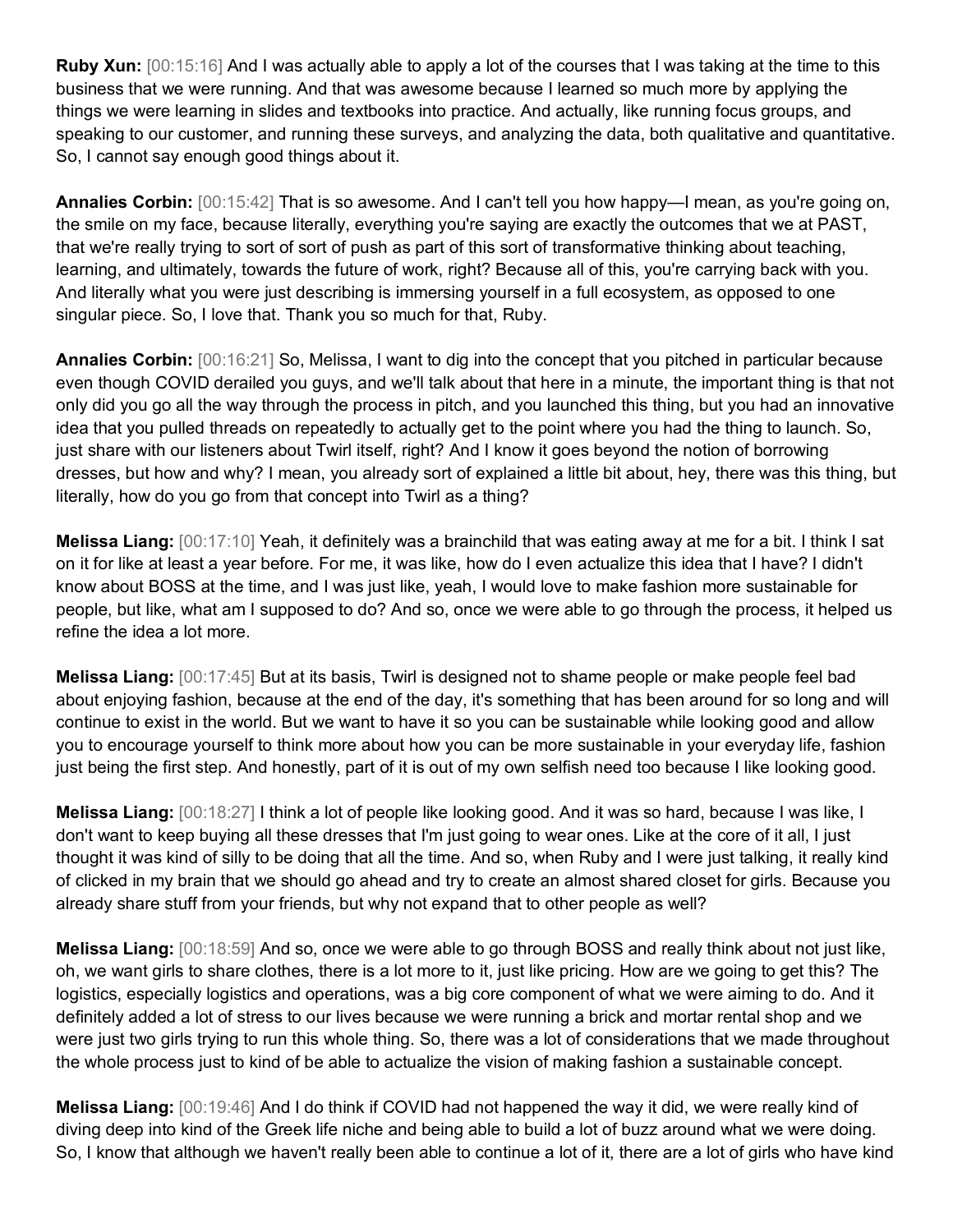of talked about how Twirl is really exciting or just kind of being inspired by what we were able to do. So, I think, in the future, there are a lot of people who will maybe be taking this vision even further or actualizing their own dreams, which is really cool to see.

**Annalies Corbin:** [00:20:30] Yeah, that is very, very cool to see. And so, is there a life for Twirl for the two of you? Is there life for Twirl in a post-COVID world? I mean, at the end of the day, is it an idea, a concept that's scalable, that's beyond the collegiate experience at Ohio State?

**Melissa Liang:** [00:20:52] So, there's actually a competitor that we found that started around the same time that we did. It's called Wear Wardrobe. They literally started around the same time. And we saw them, and we're like, oh, but they have so much funding, so this will be interesting. So, we were very focused on the collegiate market, and they were focused more so on luxury clothing, and they're based in New York City.

**Melissa Liang:** [00:21:19] So, I do think that the idea in itself, definitely a lot of space for it and there are a lot of different brands that are doing kind of more rentals for a month, pivoting from traditional retail, which is really interesting to see. As for the two of us, I think it'll be really interesting to see as we gain more experience in our respective fields to be able to come back and find something else that maybe is Twirl-reignited or maybe it's something else. But I know we're both really passionate about startups. I think we both got the bug a little bit. It'll be interesting to see what kind of new problems that we see and continue to innovate.

**Annalies Corbin:** [00:22:07] Yeah, absolutely. Well, I'm going to be watching for that because I think it's an intriguing idea. And even though, you're right, you're starting to see similar concepts pop up from all kinds of different brands and in different scenarios, I love the fact that you recognize that that doesn't make any difference. The experience alone was so valuable to you that you can imagine yourself engaging in that process in the future.

**Annalies Corbin:** [00:22:34] So, Ruby, I want to dig in a little bit about that idea, because a lot of the folks that listen to Learning Unboxed are instructors, they're teachers. And so, that may be in the sort of K-12 space, but it also may be in that post-secondary or sort of trade space as well. And one of the things, I think, that folks sometimes struggle with figuring out how to do is how could I take concepts of entrepreneurship and roll it into whatever it is I'm already teaching or engaged in.

**Annalies Corbin:** [00:23:08] And I realize that neither of you are teachers, but I really want your feedback for our listeners about that user experience. So, imagine that you are in a high school mathematics class, or social studies, or English even, right? What might it look or feel like had you had entrepreneurship rolled into some of those more traditional sort of endeavors of study when you were in high school? I guess at the end of the day, the question I'm really trying to ask is, had you had this experience earlier, would that have made a difference in your trajectory?

**Ruby Xun:** [00:23:49] Yeah, I definitely think it would have. I think thinking back to high school, sorry, it's like a lot.

**Annalies Corbin:** [00:23:55] No, I know. It's a complex question. I'm sorry. It's a little convoluted for me to that. I should have just sort of ask right from the get go, hey, I really believe we should take this exact experience you had, and push it as far down as we possibly could, and have students do it over, and over, and over again. There you go. I just said it out loud. That's exactly what I think should happen.

**Annalies Corbin:** [00:24:17] And I'm curious from the two of you that had you had the opportunity to have that sort of BOSS-ish experience multiple times from the time that you were younger, all the way through your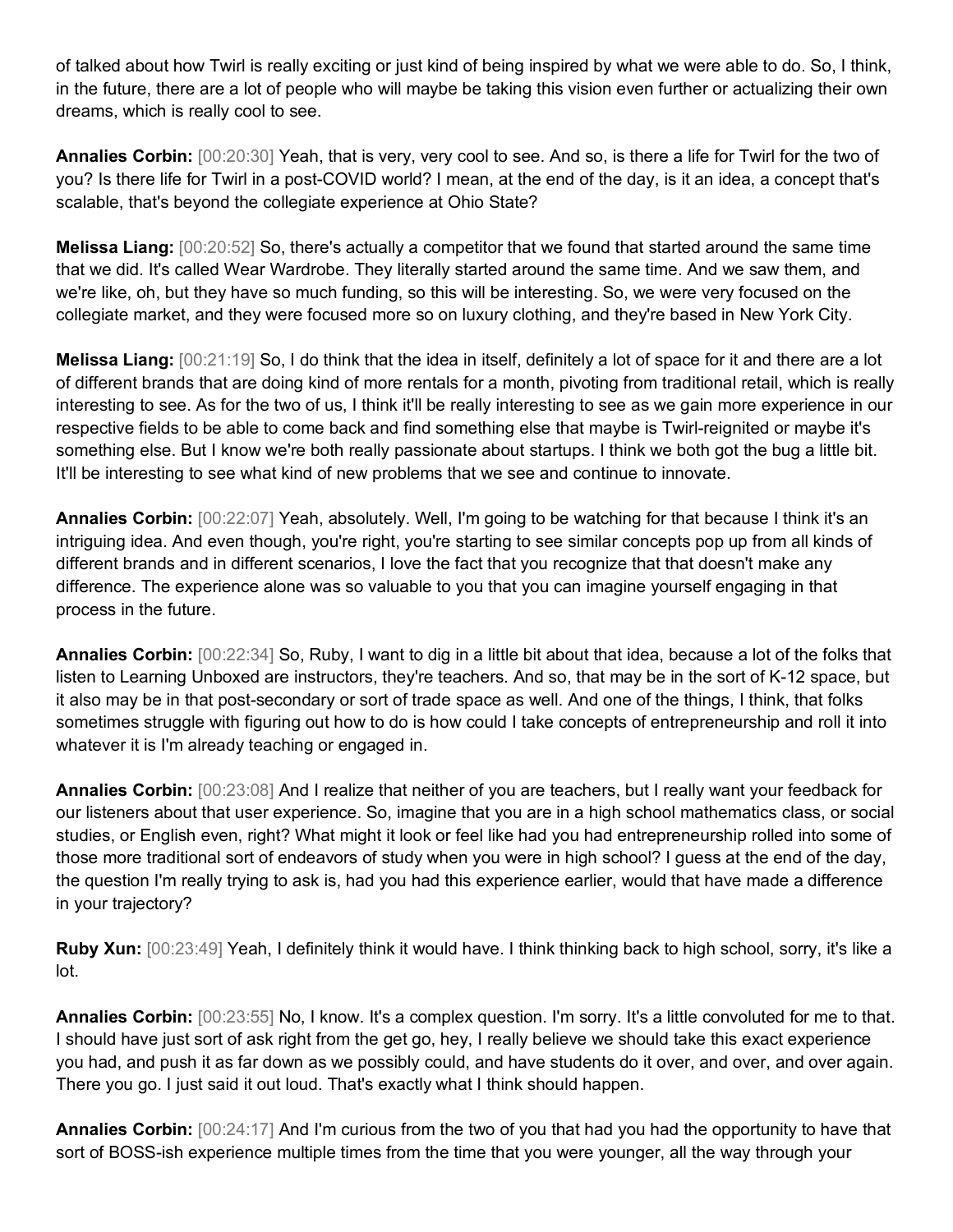collegiate experience, how would that have changed the trajectory of your post-secondary learning experience or what would you have gotten out of that that was different? Would you have been more prepared as the whole host of pieces? And either one of you just sort of jump right in and sort of pick up, but I think you get the sense of what I'm trying to get at here.

**Ruby Xun:** [00:24:47] Yeah, I think it would have helped me figure out what I want to do and what I'm passionate about, because it gives you a large breadth of learning. Like you kind of have to learn everything about running a business, running a business. And aside from the business component, the industry that you're launching in or the product you're launching. So, for me, I think, it would have been extremely valuable because I had no idea what I wanted to do in high school.

**Ruby Xun:** [00:25:10] I still didn't have any idea what I wanted to do when I got to college. And I think, that's very similar to—I don't want to speak for you, Melissa, but I know we're both in consulting kind of because we don't know what we want to do professionally. And I can see that going through Twirl solidified my interest in wanting to work in design in the future, and wanting to work in user experience, and creating good customer experiences.

**Ruby Xun:** [00:25:35] And that is an opportunity that I'm really grateful to have, opened doors for at my current career and my current job, but I wish I knew earlier because I would have been recruiting for these opportunities, these companies with more laser focus if I had. And I would add the second thing that I think I would have gained is a sense of confidence in myself in what I want to do. So, I'd say confidence, and then knowing what to do. But in terms of confidence, thinking back to where I was in high school, I think it's natural at that age to be feeling a little insecure about your future. You're 18 years old, expected to make a college decision.

**Ruby Xun:** [00:26:13] But I think that having an opportunity to do something outside of school that's bigger than yourself and feels very real world and is like real-world applications, it really opens up firsthand experience to what you could be doing, fields you could be working in with the process of starting a business. So, all those different touch points within entrepreneurship and the innovation process, I think, would have helped me just be more confident, and also, like know what I want to do.

**Annalies Corbin:** [00:26:45] Yeah, you found your passion along the way, clearly, right? So, Melissa, what are your thoughts?

**Melissa Liang:** [00:26:50] Yeah, I really like this question, actually, because it made me think back a little bit. And I think I did kind of adopt some of the things that I learned. Like fundamentally, the startup environment is so okay with failure. Like it's just so normalized. And as someone who is so terrified of doing the wrong thing always, launching an MVP that wasn't perfect, that was like, wow, that's crazy. What would they think? And I absolutely love that.

**Melissa Liang:** [00:27:25] At its core, because I teach freshman business students, I incorporate that a lot in what I teach, and it's okay to like not have the right thing initially. You just kind of got to keep going and pushing forward. And I don't present myself like I'm a perfect person anymore. It's just like, you're constantly learning, growing, and changing. And I think especially at those younger levels in high school, especially when the stakes are so high for college, and all the pressure on you, and your hormones are changing, I wish that the way that people were taught was a lot more like, yeah, try some different ways and see if you can solve this problem.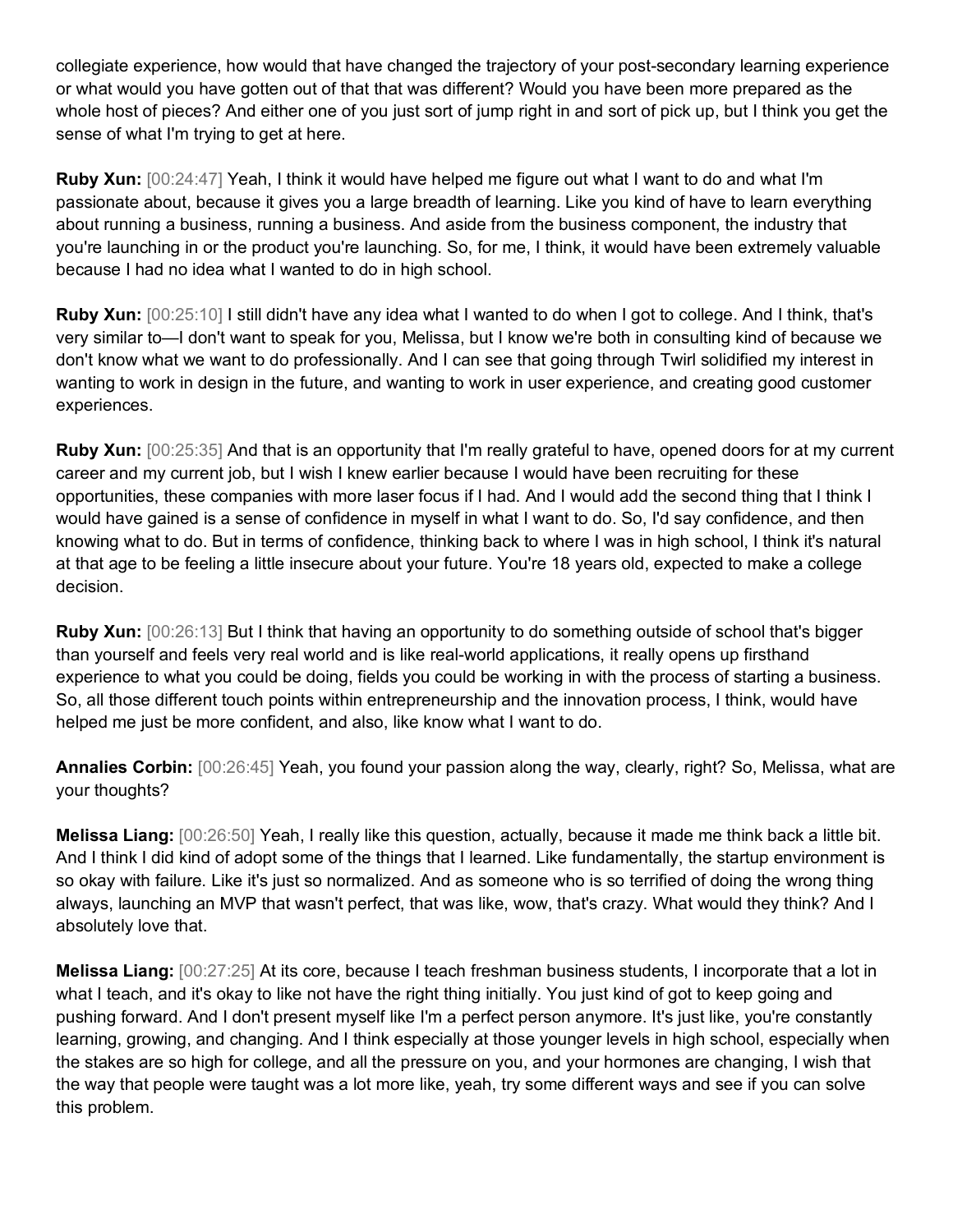**Melissa Liang:** [00:28:10] And if not, like we'll find a way together, but why don't you go ahead, and try first, and not just being kind of taught formulas where you have to follow the traditional path? And kind of going off of that, too, it's just really cool to be able to think of how things are done normally, and be like, wait, no, like let's not do it that way. Like let's see if we can do something different that's maybe better, maybe it's worse. And there's only one way to actually find out though, and you just have to go through with it, which, I think, is really exciting. And I think, also, like Ruby mentioned, I would have loved that at a younger age as well.

**Annalies Corbin:** [00:28:54] Absolutely. And I love the way you were thinking about the aspect of failure, right? Because the reality is we learn far more when we fail, and then modify than we will ever learn just from memorizing passing the test and moving on to the next thing without ever contemplating the sort of the hows or the whys, right? So, I really love that. So, I want to close the program and ask you, just putting you on the spot just a little bit, if you had the chance to go back to high school and say something to a teacher about this experience, because you both reflected on, I wish we'd had more of this, right?

**Annalies Corbin:** [00:29:40] But imagine the fact that there's teacher listening to this saying, hey, these two young women are amazing, right? And they keep talking about how this experience contributed to that. What would you tell a high school teacher that was contemplating doing something BOSS-like in terms of what they should try? If there was one thing you wanted them to give a try, what would it be?

**Annalies Corbin:** [00:30:10] And they're both thinking—so I'm going to keep talking while they're contemplating here just a moment. And one of the reasons why I'm asking the question is, again, as I said earlier, I feel very, very strongly about the idea of what would happen if we unfettered that high school experience because there's a lot of folks talking about the transformative nature of what we should be doing with high school.

**Annalies Corbin:** [00:30:35] And yeah, high school is very, very complex. In many ways, more complex than elementary and middle school. And not because those are also very difficult, but that we're getting into the point where we're really doing a lot of content foundational pieces that are supposed to be translating into yours for the next piece of your journey, and yet what I hear repeatedly from collegiate students is I wish I had X experience before I got to college. I hear that over and over again. So, Melissa, I can tell you're ready.

**Melissa Liang:** [00:31:09] This might be a little bit rambling, kind of not all together, but you're right, high school is pretty complex and there are a lot of different things going on at the same time, you might have to get certain high school students ready for this. But I know at the end of the day, everyone is interested in something and there is always something that kind of makes someone perk up a little bit more. And because high school is really rigid, high school is so rigid and formulaic, I wish, I don't know if it's even possible, but if any teacher is considering it, kind of given open space for students to really kind of explore different areas.

**Melissa Liang:** [00:31:09] Maybe they're really niche and maybe it doesn't seem like there is like an actual real career tied to it, but I think it's important to really be able to allow kids to explore, and not kind of squash it, and be like, no, like this is how it should be, being able to question them and kind of play devil's advocate a little bit, and really allow them the chance to actually dig deep. Because I don't think, as of right now, the time is limited for it and there are so many other things going on, it's really hard to prioritize actually thinking about your interests in that really stressful period of time.

**Annalies Corbin:** [00:32:42] Yeah, helping folks find something to be passionate about. I love the use of that. Everybody's got a spark. You've got to find the thing that sort of ignites that spark, right? Ruby, what do you think?